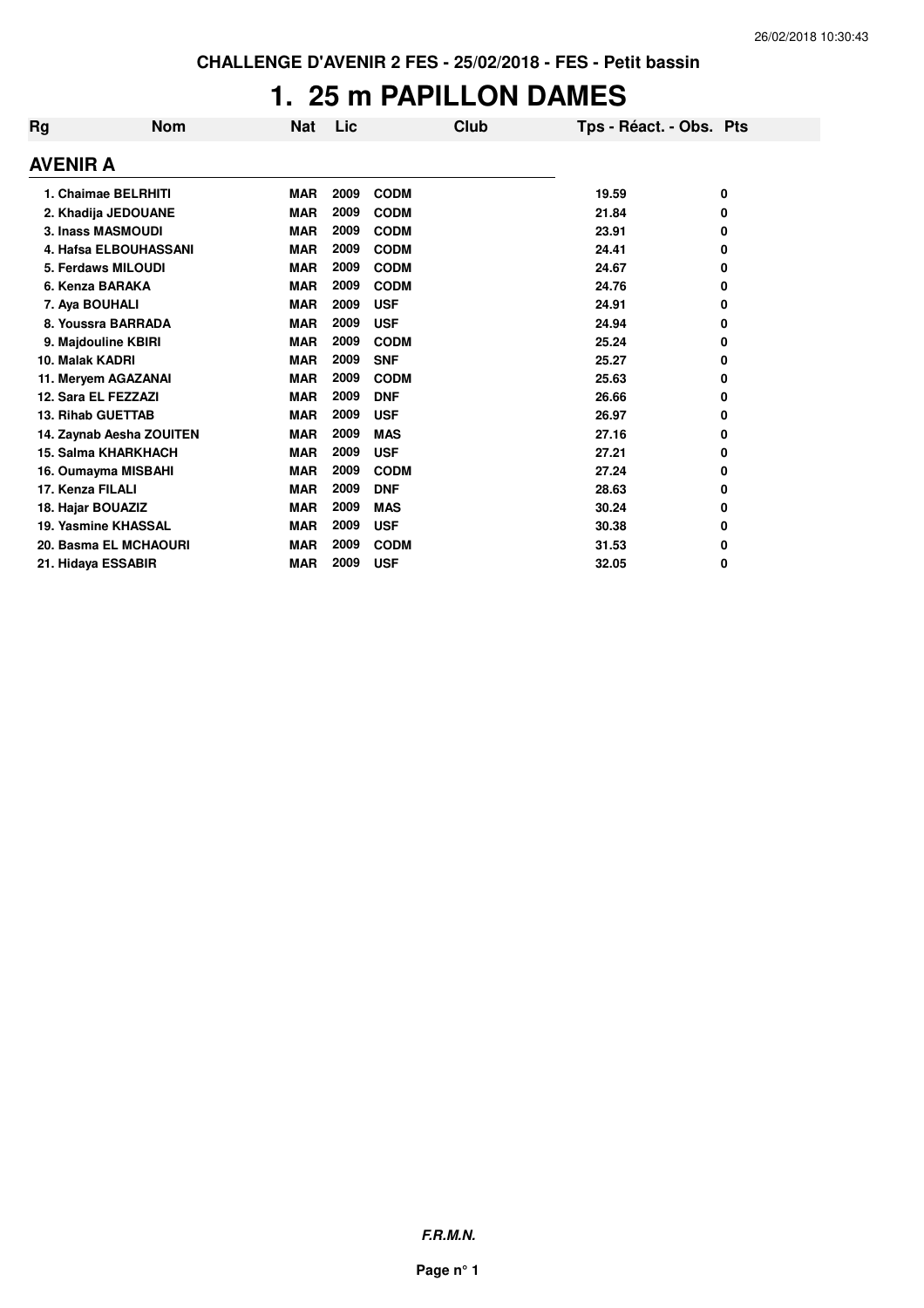### **2. 25 m PAPILLON MESSIEURS**

| Rg              | <b>Nom</b>                    | <b>Nat</b> | Lic  |             | Club | Tps - Réact. - Obs. Pts |   |
|-----------------|-------------------------------|------------|------|-------------|------|-------------------------|---|
| <b>AVENIR A</b> |                               |            |      |             |      |                         |   |
|                 | 1. Abderrahmane BADOUH        | MAR        | 2009 | <b>CODM</b> |      | 20.50                   | 0 |
|                 | 1. Akram TLEMCANI             | <b>MAR</b> | 2009 | <b>DNF</b>  |      | 20.50                   | 0 |
|                 | 3. Mohamed Tajeddine LARHLIMI | <b>MAR</b> | 2009 | <b>CODM</b> |      | 21.10                   | 0 |
|                 | 4. Mohamed Taha ADNANE        | MAR        | 2009 | <b>CODM</b> |      | 21.20                   | 0 |
|                 | 5. Houssam AYOUNI             | MAR        | 2009 | <b>CODM</b> |      | 21.64                   | 0 |
| 6. Imad IDRISSI |                               | <b>MAR</b> | 2009 | <b>CODM</b> |      | 23.20                   | 0 |
|                 | 7. Khair Eddine MZOUGHI       | MAR        | 2009 | <b>USF</b>  |      | 27.73                   | 0 |
|                 |                               |            |      |             |      |                         |   |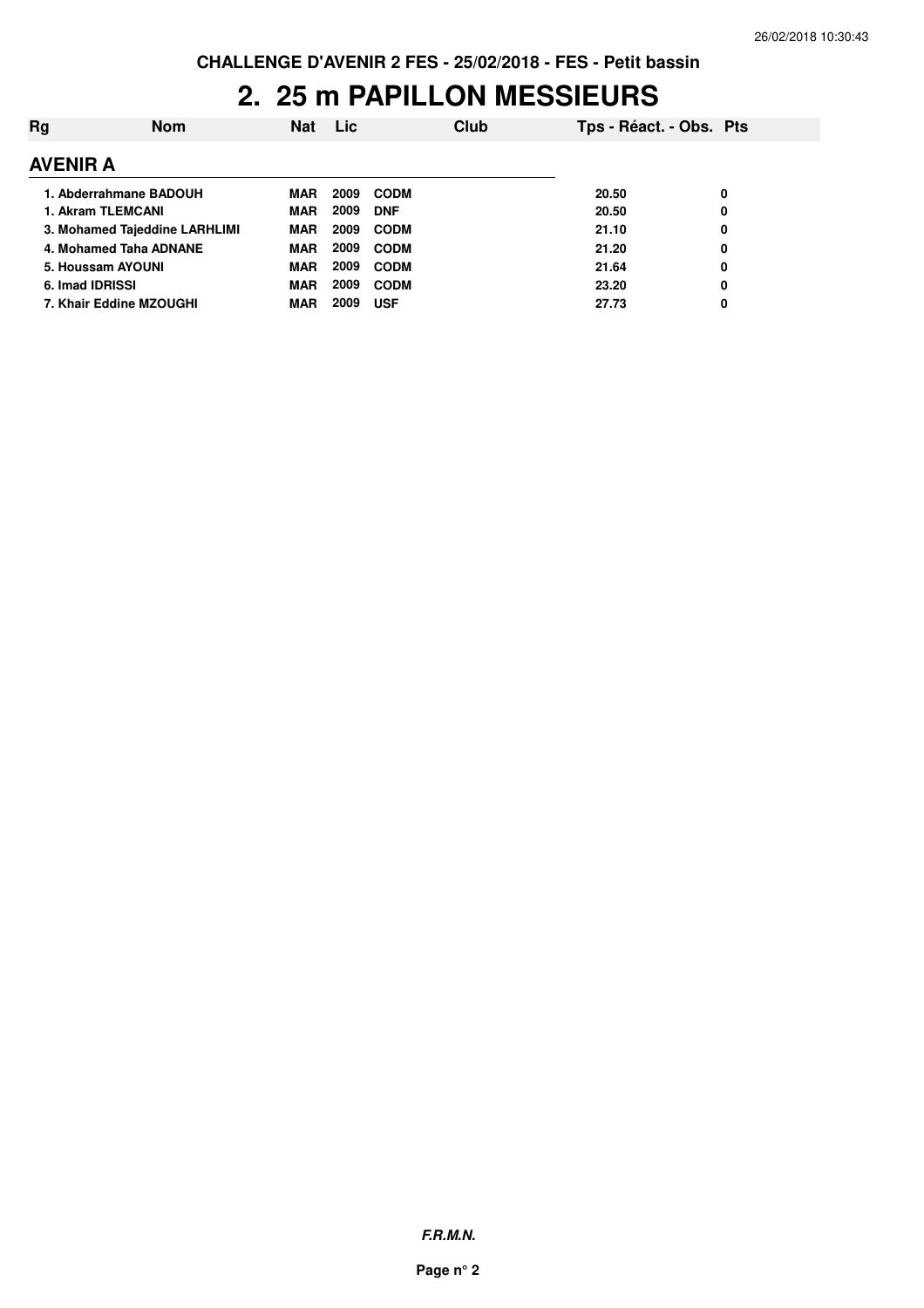# **3. 25 m NAGE LIBRE DAMES**

| Rg                     | <b>Nom</b>                         | Nat        | Lic  | Club        | Tps - Réact. - Obs. Pts |   |
|------------------------|------------------------------------|------------|------|-------------|-------------------------|---|
| AVENIR B               |                                    |            |      |             |                         |   |
|                        | 1. Aya KOJMANE                     | <b>MAR</b> | 2010 | <b>CODM</b> | 19.73                   | 0 |
| 2. Lina EL KILI        |                                    | <b>MAR</b> | 2011 | <b>CODM</b> | 21.16                   | 0 |
| 2. Sara SAIDI          |                                    | <b>MAR</b> | 2010 | <b>SNF</b>  | 21.16                   | 0 |
|                        | 4. Narjiss SEFFAF                  | <b>MAR</b> | 2010 | <b>CODM</b> | 21.25                   | 0 |
|                        | 5. Imane BENJELLOUN                | <b>MAR</b> | 2010 | <b>MAS</b>  | 22.19                   | 0 |
| 6. Arij CHTATI         |                                    | <b>MAR</b> | 2010 | <b>CODM</b> | 22.55                   | 0 |
|                        | 7. Hiba ATTAOUI                    | <b>MAR</b> | 2011 | <b>CODM</b> | 23.22                   | 0 |
|                        | 8. Aya BAHMANE                     | <b>MAR</b> | 2011 | <b>CODM</b> | 23.38                   | 0 |
|                        | 9. Yasmine BENHADDA                | <b>MAR</b> | 2010 | <b>CODM</b> | 25.50                   | 0 |
|                        | 10. Douae ANNAHEID                 | <b>MAR</b> | 2010 | <b>DNF</b>  | 25.84                   | 0 |
|                        | 11. Marwa EZZITOUNE                | <b>MAR</b> | 2010 | <b>DNF</b>  | 26.30                   | 0 |
|                        | 12. Sara CHEHIBA                   | <b>MAR</b> | 2010 | <b>CODM</b> | 26.80                   | 0 |
|                        | <b>13. Inass BENCHEKROUN HIMDI</b> | <b>MAR</b> | 2010 | <b>DNF</b>  | 27.66                   | 0 |
|                        | <b>14. Nour SAHABATTABAA</b>       | <b>MAR</b> | 2011 | <b>CODM</b> | 28.01                   | 0 |
| 14. Nouha BOUAZ        |                                    | <b>MAR</b> | 2010 | <b>MAS</b>  | 28.01                   | 0 |
|                        | 16. Meryem TOUNASSI                | <b>MAR</b> | 2010 | <b>MAS</b>  | 29.61                   | 0 |
|                        | 17. Aicha AMAMOU                   | <b>MAR</b> | 2010 | <b>USF</b>  | 31.04                   | 0 |
| <b>18. Dina HAOUDI</b> |                                    | <b>MAR</b> | 2011 | <b>USF</b>  | 31.09                   | 0 |
|                        | 19. Hajar MOUDDEN                  | <b>MAR</b> | 2011 | <b>CODM</b> | 34.41                   | 0 |
|                        | 20. Malak BELHAJ                   | <b>MAR</b> | 2011 | <b>CODM</b> | 35.73                   | 0 |
|                        | 21. Kenza EL OUAQOR                | <b>MAR</b> | 2010 | <b>MAS</b>  | 41.61                   | 0 |
|                        | 22. Rim LACHKAR                    | <b>MAR</b> | 2011 | <b>USF</b>  | 45.43                   | 0 |
|                        | 23. Allae EL HAOUAT                | <b>MAR</b> | 2011 | <b>USF</b>  | 1:02.22                 | 0 |
|                        | <b>NC. Romayssae HAKIM</b>         | <b>MAR</b> | 2010 | <b>MAS</b>  | Frf n.d.                |   |
| <b>NC. Ghita KADRI</b> |                                    | <b>MAR</b> | 2010 | <b>SNF</b>  | Frf n.d.                |   |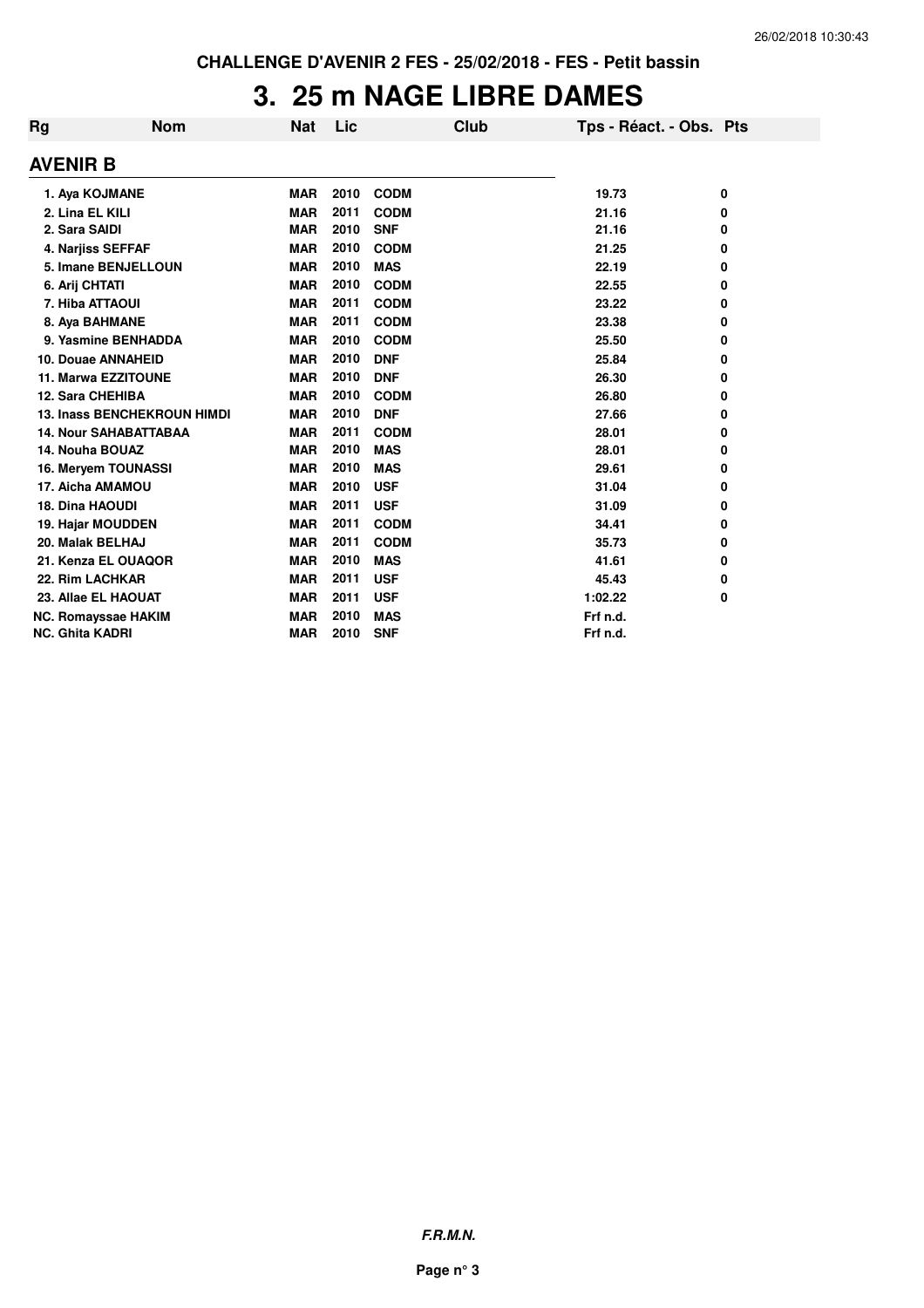#### **4. 25 m NAGE LIBRE MESSIEURS**

| Rg              | <b>Nom</b>                    | Nat        | Lic  | Club        | Tps - Réact. - Obs. Pts |   |
|-----------------|-------------------------------|------------|------|-------------|-------------------------|---|
| <b>AVENIR B</b> |                               |            |      |             |                         |   |
|                 | 1. Nadem JEROUNDI             | MAR        | 2010 | <b>DNF</b>  | 19.97                   | 0 |
|                 | 2. Omar Houssam BENTALEB      | <b>MAR</b> | 2010 | <b>CODM</b> | 20.05                   | 0 |
|                 | 3. Diae Eddine EL BINANI      | <b>MAR</b> | 2010 | <b>SNF</b>  | 20.36                   | 0 |
|                 | <b>4. Yassine BENCHEKROUN</b> | <b>MAR</b> | 2011 | <b>USF</b>  | 20.63                   | 0 |
|                 | 5. Amine BOUGHALEB            | <b>MAR</b> | 2010 | <b>SNF</b>  | 20.70                   | 0 |
|                 | 6. Ayoub RAHALI               | <b>MAR</b> | 2010 | <b>CODM</b> | 20.94                   | 0 |
|                 | 7. Iyad BENALI                | <b>MAR</b> | 2010 | <b>USF</b>  | 22.13                   | 0 |
|                 | 8. Med Rayane BOUMDIANE       | <b>MAR</b> | 2010 | <b>CODM</b> | 23.17                   | 0 |
|                 | 9. Rayane SEGHROUCHNI         | <b>MAR</b> | 2010 | <b>DNF</b>  | 23.57                   | 0 |
|                 | 10. Med Amine CHERKAOUI       | <b>MAR</b> | 2010 | <b>CODM</b> | 23.90                   | 0 |
|                 | 11. Yasser BAHBAH             | <b>MAR</b> | 2010 | <b>USF</b>  | 23.93                   | 0 |
|                 | 12. Sami Omar SEHOUATE        | <b>MAR</b> | 2010 | <b>USF</b>  | 24.16                   | 0 |
|                 | 13. Aymane LAHMIDI            | <b>MAR</b> | 2011 | <b>CODM</b> | 24.18                   | 0 |
|                 | <b>14. Ali BEN HLIMA</b>      | <b>MAR</b> | 2011 | <b>CODM</b> | 24.32                   | 0 |
|                 | <b>15. Omar MOUSSAID</b>      | <b>MAR</b> | 2010 | <b>DNF</b>  | 24.33                   | 0 |
|                 | 16. Abdelhakim LAKHAL         | <b>MAR</b> | 2011 | <b>CODM</b> | 24.37                   | 0 |
|                 | 17. Youssef IKEN              | <b>MAR</b> | 2010 | <b>DNF</b>  | 25.22                   | 0 |
|                 | <b>18. Montassir BROUSSE</b>  | <b>MAR</b> | 2011 | <b>CODM</b> | 25.66                   | 0 |
|                 | 19. Rayane HAJJIOUI           | <b>MAR</b> | 2010 | <b>USF</b>  | 25.96                   | 0 |
|                 | 20. Aymane ELMNASRI           | <b>MAR</b> | 2010 | <b>CODM</b> | 25.97                   | 0 |
|                 | 21. Haitham LEBBAR            | <b>MAR</b> | 2010 | <b>SNF</b>  | 26.76                   | 0 |
|                 | 22. Youssef BENNANI           | <b>MAR</b> | 2011 | <b>MAS</b>  | 26.79                   | 0 |
|                 | 23. Youssef MOUFID            | <b>MAR</b> | 2011 | <b>DNF</b>  | 26.84                   | 0 |
|                 | 24. Ilias BOUHAMIDI ALAOUI    | <b>MAR</b> | 2011 | <b>CODM</b> | 27.24                   | 0 |
|                 | 25. Anas BENHADDA             | <b>MAR</b> | 2011 | <b>CODM</b> | 29.39                   | 0 |
|                 | 26. Taha MERZOUK              | MAR        | 2011 | <b>MAS</b>  | 29.45                   | 0 |
|                 | 27. Yahya BENKIRANE           | <b>MAR</b> | 2010 | <b>USF</b>  | 29.86                   | 0 |
|                 | 28. Karim DAHMANI             | <b>MAR</b> | 2011 | <b>CPF</b>  | 30.38                   | 0 |
|                 | 29. Houssam LACHKAR           | <b>MAR</b> | 2010 | <b>USF</b>  | 30.76                   | 0 |
|                 | <b>30. Hamad JANATI</b>       | <b>MAR</b> | 2011 | <b>MAS</b>  | 31.98                   | 0 |
|                 | 31. Yahya KHATTABI            | <b>MAR</b> | 2011 | <b>SNF</b>  | 33.84                   | 0 |
|                 | 32. Mehdi MIKOU               | <b>MAR</b> | 2011 | <b>SNF</b>  | 33.91                   | 0 |
|                 | 33. Ali Ahmed ZOUITEN         | MAR        | 2011 | <b>MAS</b>  | 34.76                   | 0 |
|                 | 34. Mohamed Ilyas EL KACHMARI | <b>MAR</b> | 2010 | <b>SNF</b>  | 34.88                   | 0 |
|                 | 35. Yahya BOUTALEB JOUTEI     | <b>MAR</b> | 2011 | <b>USF</b>  | 35.14                   | 0 |
|                 | 36. Youssef KHATTABI          | <b>MAR</b> | 2011 | <b>SNF</b>  | 35.27                   | 0 |
|                 | 37. Mehdi SAADI               | <b>MAR</b> | 2011 | <b>DNF</b>  | 35.47                   | 0 |
|                 | 38. Yazid BOURAMDANE          | <b>MAR</b> | 2011 | <b>USF</b>  | 35.92                   | 0 |
|                 | 39. Faris EL KHIARI           | <b>MAR</b> | 2011 | <b>SNF</b>  | 37.12                   | 0 |
|                 | 40. Abdessalam EL HAJJI       | <b>MAR</b> | 2010 | <b>DNF</b>  | 39.27                   | 0 |
|                 | <b>41. Imad TOUINSI</b>       | <b>MAR</b> | 2010 | <b>USF</b>  | 42.92                   | 0 |
|                 | 42. Omar BOUKLATA             | <b>MAR</b> | 2011 | <b>USF</b>  | 57.43                   | 0 |
|                 | <b>NC. Neyl KASSOU</b>        | <b>MAR</b> | 2010 | <b>MAS</b>  | Frf n.d.                |   |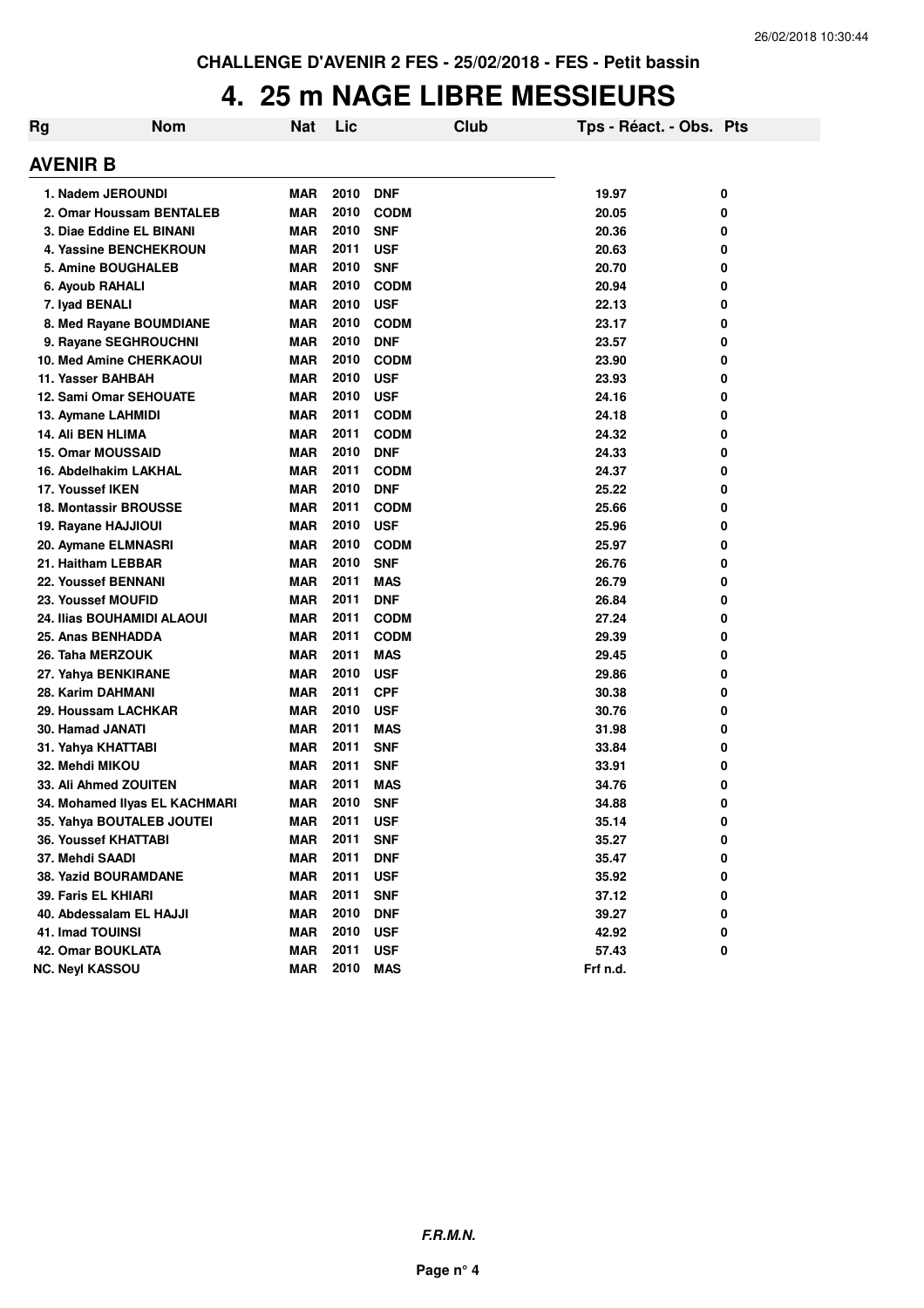# **5. 50 m NAGE LIBRE DAMES**

| Rg                      | <b>Nom</b>                | Nat        | Lic  |             | Club | Tps - Réact. - Obs. Pts |     |
|-------------------------|---------------------------|------------|------|-------------|------|-------------------------|-----|
| <b>AVENIR A</b>         |                           |            |      |             |      |                         |     |
| 1. Malak KADRI          |                           | <b>MAR</b> | 2009 | <b>SNF</b>  |      | 40.95                   | 194 |
| 2. Aya BOUHALI          |                           | <b>MAR</b> | 2009 | <b>USF</b>  |      | 41.80                   | 183 |
|                         | 3. Hajar BOUAZIZ          | <b>MAR</b> | 2009 | <b>MAS</b>  |      | 42.82                   | 170 |
|                         | 4. Youssra BARRADA        | <b>MAR</b> | 2009 | <b>USF</b>  |      | 43.30                   | 164 |
|                         | 5. Salma KHARKHACH        | <b>MAR</b> | 2009 | <b>USF</b>  |      | 43.78                   | 159 |
|                         | 6. Maryam MOUDDEN         | <b>MAR</b> | 2009 | <b>CODM</b> |      | 44.27                   | 154 |
| 7. Hajar NAOUI          |                           | <b>MAR</b> | 2009 | <b>SNF</b>  |      | 44.43                   | 152 |
|                         | 8. Rihab GUETTAB          | <b>MAR</b> | 2009 | <b>USF</b>  |      | 44.57                   | 150 |
|                         | 9. Sara EL FEZZAZI        | <b>MAR</b> | 2009 | <b>DNF</b>  |      | 44.66                   | 150 |
|                         | 10. Sahar MAHSSOUNE       | <b>MAR</b> | 2009 | <b>CODM</b> |      | 45.35                   | 143 |
|                         | 11. Zaynab Aesha ZOUITEN  | <b>MAR</b> | 2009 | <b>MAS</b>  |      | 46.14                   | 136 |
| 12. Kenza FILALI        |                           | <b>MAR</b> | 2009 | <b>DNF</b>  |      | 47.09                   | 128 |
|                         | 13. Sara BELMEKKI         | <b>MAR</b> | 2009 | <b>CODM</b> |      | 47.72                   | 123 |
|                         | 14. Yasmine KHASSAL       | <b>MAR</b> | 2009 | <b>USF</b>  |      | 48.06                   | 120 |
|                         | 15. Kenza BOUZAROUATA     | <b>MAR</b> | 2009 | <b>CODM</b> |      | 49.20                   | 112 |
|                         | <b>16. Imane ADNANE</b>   | <b>MAR</b> | 2009 | <b>CODM</b> |      | 49.81                   | 108 |
|                         | <b>17. Hiba BOUGARSSA</b> | <b>MAR</b> | 2009 | <b>CODM</b> |      | 50.86                   | 101 |
|                         | 18. Ghita CHOUJAA         | <b>MAR</b> | 2009 | <b>DNF</b>  |      | 54.84                   | 81  |
| 19. Aya KADOUS          |                           | <b>MAR</b> | 2009 | <b>CODM</b> |      | 57.52                   | 70  |
|                         | 20. Amira BOUKHIZZOU      | <b>MAR</b> | 2009 | <b>CODM</b> |      | 57.73                   | 69  |
|                         | 21. Roueya ABOU SAIF      | <b>MAR</b> | 2009 | <b>CODM</b> |      | 1:01.10                 | 58  |
|                         | 22. Ghita BENABDEJLIL     | <b>MAR</b> | 2009 | <b>USF</b>  |      | 1:01.67                 | 56  |
|                         | 23. Najlae LACHKAR        | <b>MAR</b> | 2009 | <b>MAS</b>  |      | 1:02.46                 | 54  |
|                         | 24. Firdaous HAOUI        | <b>MAR</b> | 2009 | <b>SNF</b>  |      | 1:04.53                 | 49  |
| 25. Sara EL KIFLY       |                           | <b>MAR</b> | 2009 | <b>SNF</b>  |      | 1:20.38                 | 25  |
| 26. Lina BENNIS         |                           | <b>MAR</b> | 2009 | <b>MAS</b>  |      | 1:28.31                 | 19  |
| <b>NC. Sara ZAKRI</b>   |                           | <b>MAR</b> | 2009 | <b>USF</b>  |      | Frf n.d.                |     |
| <b>NC. Lina ELHMIDI</b> |                           | <b>MAR</b> | 2009 | <b>DNF</b>  |      | <b>Abandon</b>          | 0   |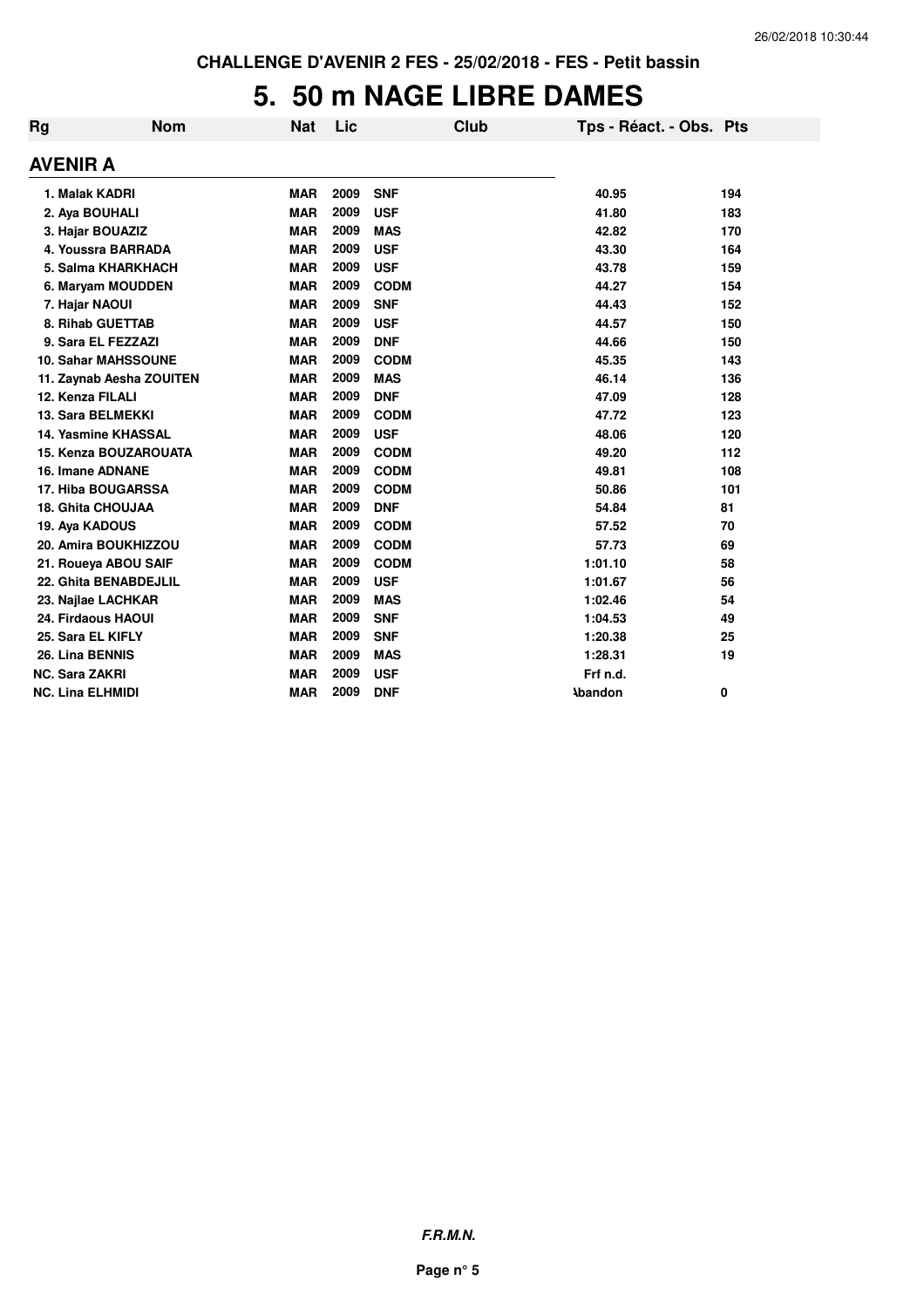### **6. 50 m NAGE LIBRE MESSIEURS**

| Rg<br><b>Nom</b>                       | Nat        | Lic  |             | Club | Tps - Réact. - Obs. Pts |    |
|----------------------------------------|------------|------|-------------|------|-------------------------|----|
| <b>AVENIR A</b>                        |            |      |             |      |                         |    |
| 1. Hamza ACHAOUI                       | <b>MAR</b> | 2009 | <b>USF</b>  |      | 47.16                   | 87 |
| 2. Adam EL MECHERFI                    | <b>MAR</b> | 2009 | <b>CODM</b> |      | 47.58                   | 84 |
| 3. Otmane ETTAKI ELALAOUI              | <b>MAR</b> | 2009 | <b>CODM</b> |      | 48.74                   | 78 |
| 4. Salaheddine EL JAZIZ                | <b>MAR</b> | 2009 | <b>CODM</b> |      | 49.21                   | 76 |
| 5. Adam DAHBI                          | <b>MAR</b> | 2009 | <b>CODM</b> |      | 50.66                   | 70 |
| 6. Ziyad BEN HLIMA                     | <b>MAR</b> | 2009 | <b>CODM</b> |      | 50.69                   | 70 |
| 7. Khair Eddine MZOUGHI                | <b>MAR</b> | 2009 | <b>USF</b>  |      | 51.47                   | 67 |
| 8. Omar BEN BRAHIM                     | <b>MAR</b> | 2009 | <b>MAS</b>  |      | 52.27                   | 64 |
| 9. Mohammed HSSINOU                    | <b>MAR</b> | 2009 | <b>USF</b>  |      | 53.43                   | 59 |
| 10. Ziad CHABLI                        | <b>MAR</b> | 2009 | <b>CODM</b> |      | 56.02                   | 52 |
| 11. Rayane TALBI                       | <b>MAR</b> | 2009 | <b>CODM</b> |      | 56.11                   | 51 |
| 12. Salah Eddine CARI                  | <b>MAR</b> | 2009 | <b>SNF</b>  |      | 56.27                   | 51 |
| 13. Ayoub ADNANE                       | <b>MAR</b> | 2009 | <b>CODM</b> |      | 58.55                   | 45 |
| <b>14. Adam MOUSTARIHE</b>             | <b>MAR</b> | 2009 | <b>MAS</b>  |      | 59.23                   | 44 |
| <b>15. Khalil EL AZAMI EL IDRISSI</b>  | <b>MAR</b> | 2009 | <b>MAS</b>  |      | 59.38                   | 43 |
| <b>16. Mohamed MARRAKCHI</b>           | <b>MAR</b> | 2009 | <b>CPF</b>  |      | 1:02.06                 | 38 |
| 17. Amjad BELAMIN                      | <b>MAR</b> | 2009 | <b>CODM</b> |      | 1:09.02                 | 27 |
| <b>18. Mohammed Charif SOUNI ALAMI</b> | <b>MAR</b> | 2009 | <b>MAS</b>  |      | 1:10.81                 | 25 |
| 19. Wassim EL FEKKAK                   | <b>MAR</b> | 2009 | <b>USF</b>  |      | 1:19.52                 | 18 |
| <b>20. Zaid BOUJAITE</b>               | <b>MAR</b> | 2009 | <b>USF</b>  |      | 1:20.38                 | 17 |
| <b>NC. Ali SQUALI KADIMI</b>           | <b>MAR</b> | 2009 | <b>USF</b>  |      | Frf n.d.                |    |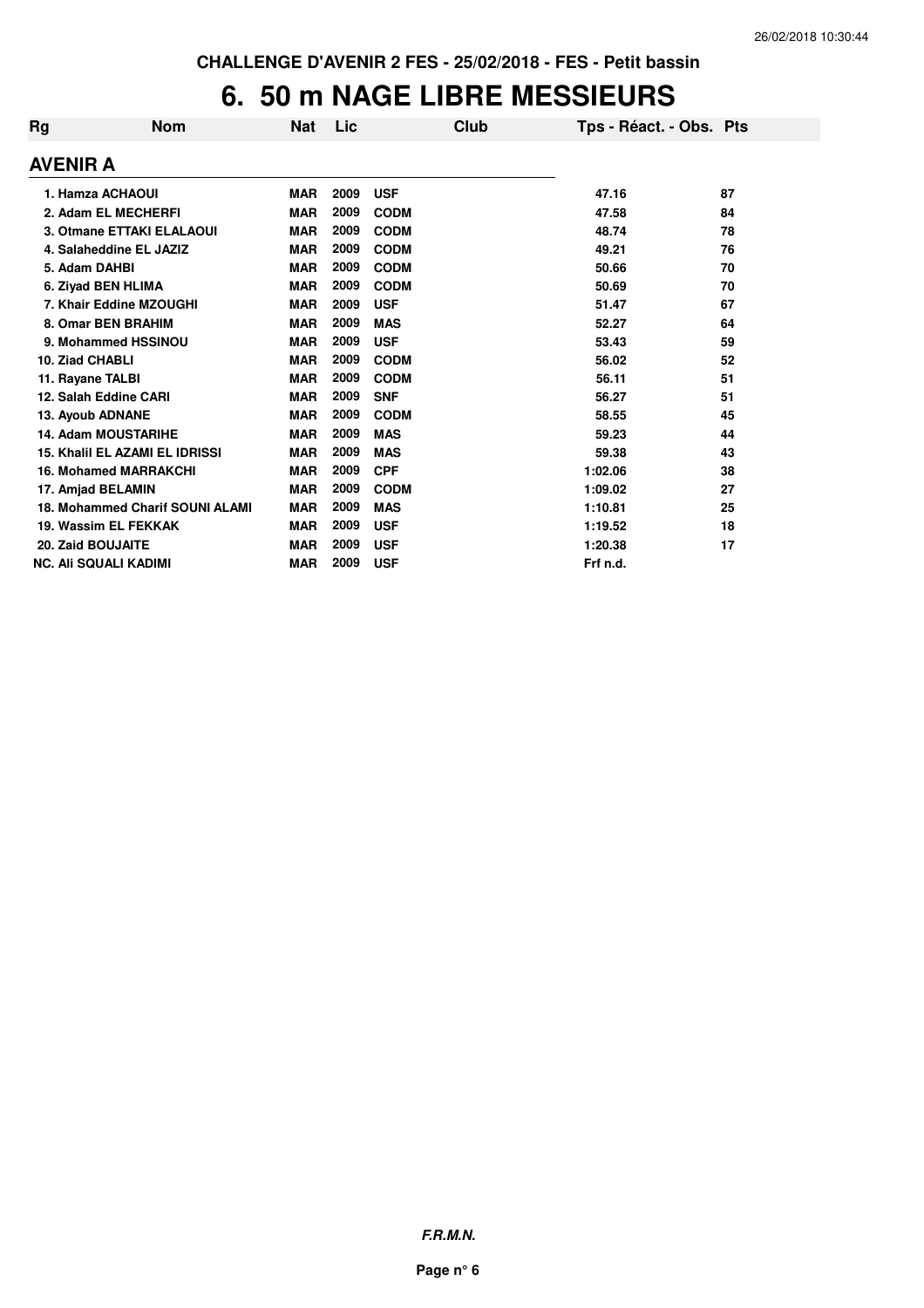# **7. 25 m BRASSE DAMES**

| Rg                      | <b>Nom</b> | <b>Nat</b> | <b>Lic</b> |             | Club | Tps - Réact. - Obs. Pts |   |
|-------------------------|------------|------------|------------|-------------|------|-------------------------|---|
| <b>AVENIR B</b>         |            |            |            |             |      |                         |   |
| 1. Safia HARCHA         |            | <b>MAR</b> | 2010       | <b>CODM</b> |      | 27.44                   | 0 |
| 2. Narjiss SEFFAF       |            | <b>MAR</b> | 2010       | <b>CODM</b> |      | 28.11                   | 0 |
| 3. Aya KOJMANE          |            | <b>MAR</b> | 2010       | <b>CODM</b> |      | 28.75                   | 0 |
| 4. Aya BAHMANE          |            | <b>MAR</b> | 2011       | <b>CODM</b> |      | 32.30                   | 0 |
| 5. Hajar MOUDDEN        |            | <b>MAR</b> | 2011       | <b>CODM</b> |      | 35.93                   | 0 |
| <b>NC. Hiba ATTAOUI</b> |            | <b>MAR</b> | 2011       | <b>CODM</b> |      | Disqual.                | 0 |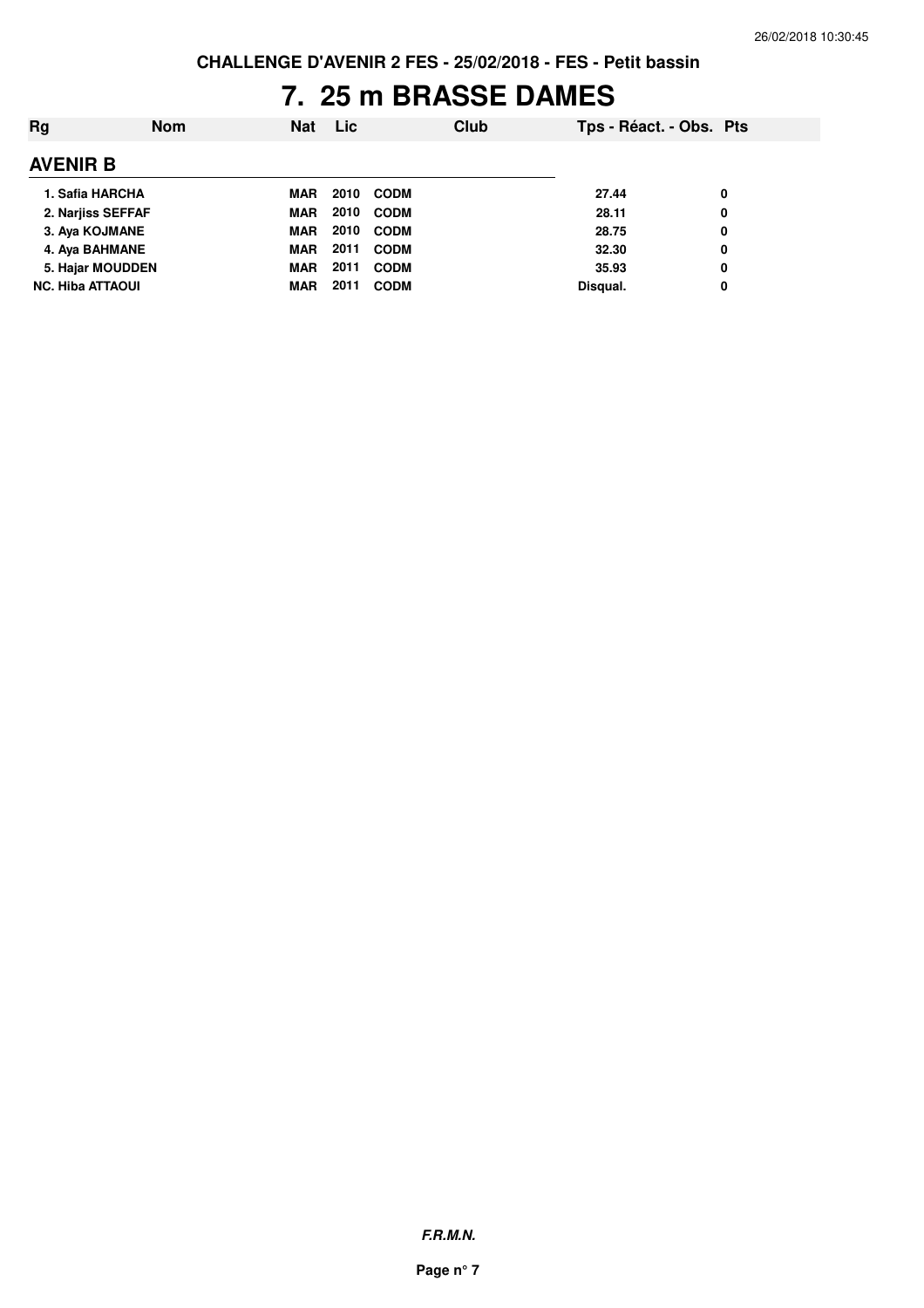### **8. 25 m BRASSE MESSIEURS**

| Rg                               | <b>Nom</b> | <b>Nat</b> | Lic  |             | Club | Tps - Réact. - Obs. Pts |   |
|----------------------------------|------------|------------|------|-------------|------|-------------------------|---|
| <b>AVENIR B</b>                  |            |            |      |             |      |                         |   |
| 1. Ghali FRIKECH                 |            | <b>MAR</b> | 2010 | <b>CODM</b> |      | 25.20                   | 0 |
| 2. Adnane LAALEJ                 |            | <b>MAR</b> | 2010 | <b>CODM</b> |      | 26.05                   | 0 |
| 3. Ayoub RAHALI                  |            | <b>MAR</b> | 2010 | <b>CODM</b> |      | 28.95                   | 0 |
| 4. Omar Houssam BENTALEB         |            | <b>MAR</b> | 2010 | <b>CODM</b> |      | 31.80                   | 0 |
| <b>5. Amine BOUGHALEB</b>        |            | <b>MAR</b> | 2010 | <b>SNF</b>  |      | 31.95                   | 0 |
| 6. Nadem JEROUNDI                |            | <b>MAR</b> | 2010 | <b>DNF</b>  |      | 34.42                   | 0 |
| <b>7. Ilias BOUHAMIDI ALAOUI</b> |            | <b>MAR</b> | 2011 | <b>CODM</b> |      | 46.59                   | 0 |
| <b>NC. Neyl KASSOU</b>           |            | <b>MAR</b> | 2010 | <b>MAS</b>  |      | Frf n.d.                |   |
| <b>NC. Med Rayane BOUMDIANE</b>  |            | <b>MAR</b> | 2010 | <b>CODM</b> |      | Disqual.                | 0 |
| <b>NC. Omar MOUSSAID</b>         |            | <b>MAR</b> | 2010 | <b>DNF</b>  |      | Disqual.                | 0 |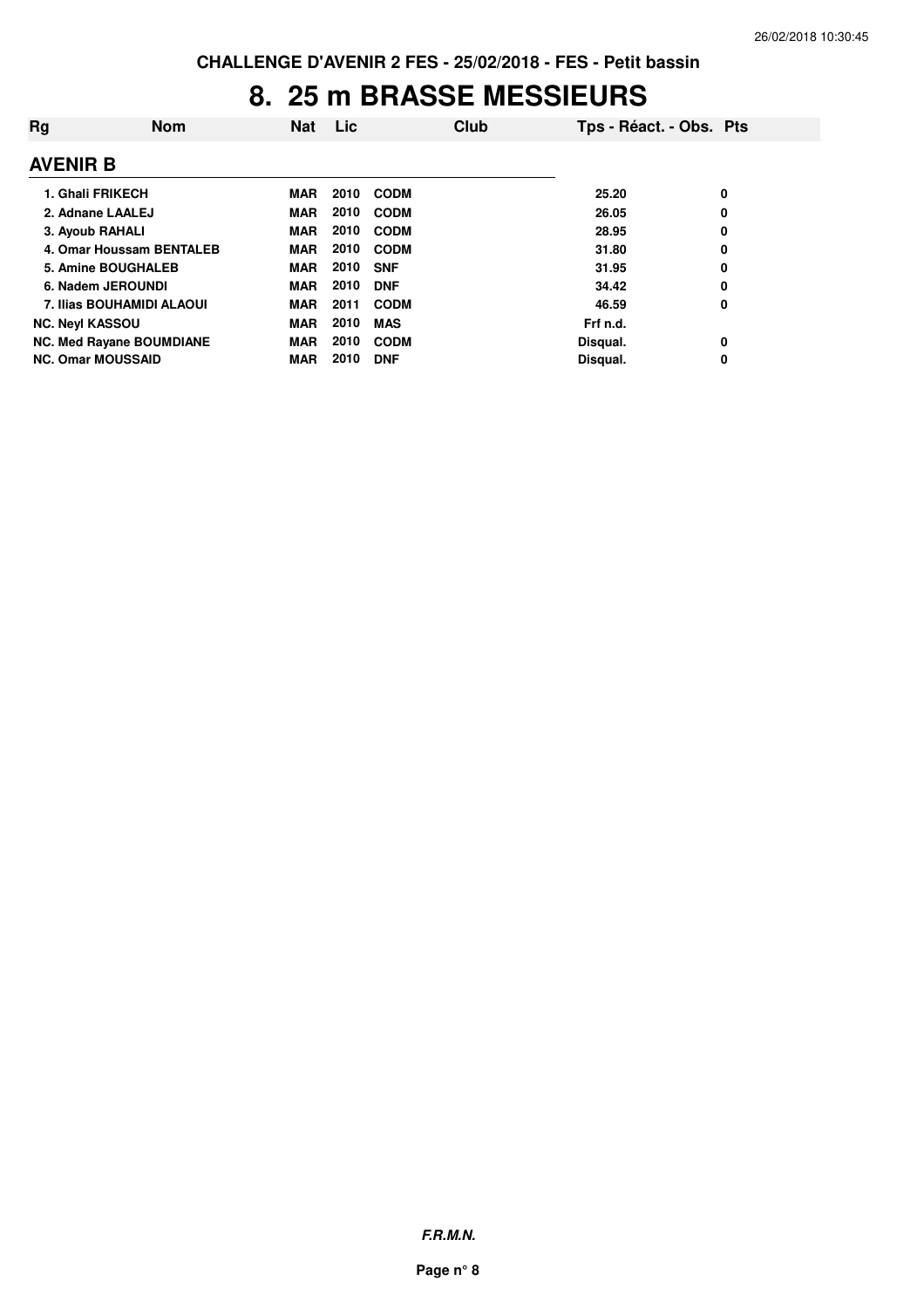# **9. 50 m BRASSE DAMES**

| Rg                      | <b>Nom</b>               | <b>Nat</b> | Lic  | Club        | Tps - Réact. - Obs. Pts |     |
|-------------------------|--------------------------|------------|------|-------------|-------------------------|-----|
| <b>AVENIR A</b>         |                          |            |      |             |                         |     |
|                         | 1. Ferdaws MILOUDI       | <b>MAR</b> | 2009 | <b>CODM</b> | 55.05                   | 159 |
|                         | 2. Hidaya ESSABIR        | <b>MAR</b> | 2009 | <b>USF</b>  | 55.23                   | 157 |
|                         | 3. Khaoula BOALLAL       | <b>MAR</b> | 2009 | <b>CODM</b> | 55.37                   | 156 |
|                         | 4. Meryem AGAZANAI       | <b>MAR</b> | 2009 | <b>CODM</b> | 57.30                   | 141 |
|                         | 5. Khadija JEDOUANE      | <b>MAR</b> | 2009 | <b>CODM</b> | 57.43                   | 140 |
|                         | 6. Maryam MOUDDEN        | <b>MAR</b> | 2009 | <b>CODM</b> | 59.52                   | 126 |
|                         | 7. Chaimae BELRHITI      | <b>MAR</b> | 2009 | <b>CODM</b> | 1:00.78                 | 118 |
|                         | 8. Manar HAMZIA          | <b>MAR</b> | 2009 | <b>CODM</b> | 1:01.03                 | 116 |
|                         | 9. Hafsa ELBOUHASSANI    | <b>MAR</b> | 2009 | <b>CODM</b> | 1:03.37                 | 104 |
|                         | <b>10. Sara BELMEKKI</b> | <b>MAR</b> | 2009 | <b>CODM</b> | 1:05.61                 | 94  |
|                         | 11. Basma EL MCHAOURI    | <b>MAR</b> | 2009 | <b>CODM</b> | 1:07.34                 | 87  |
|                         | 12. Meryem EL YAAGOUBI   | <b>MAR</b> | 2009 | <b>ABN</b>  | 1:07.39                 | 86  |
| 13. Diae NAJANI         |                          | <b>MAR</b> | 2009 | <b>CODM</b> | 1:07.81                 | 85  |
|                         | 14. Kenza BOUZAROUATA    | <b>MAR</b> | 2009 | <b>CODM</b> | 1:10.84                 | 74  |
|                         | 15. Oumayma MISBAHI      | <b>MAR</b> | 2009 | <b>CODM</b> | 1:15.04                 | 62  |
| <b>NC. Lina ELHMIDI</b> |                          | <b>MAR</b> | 2009 | <b>DNF</b>  | Dsg VI                  | 0   |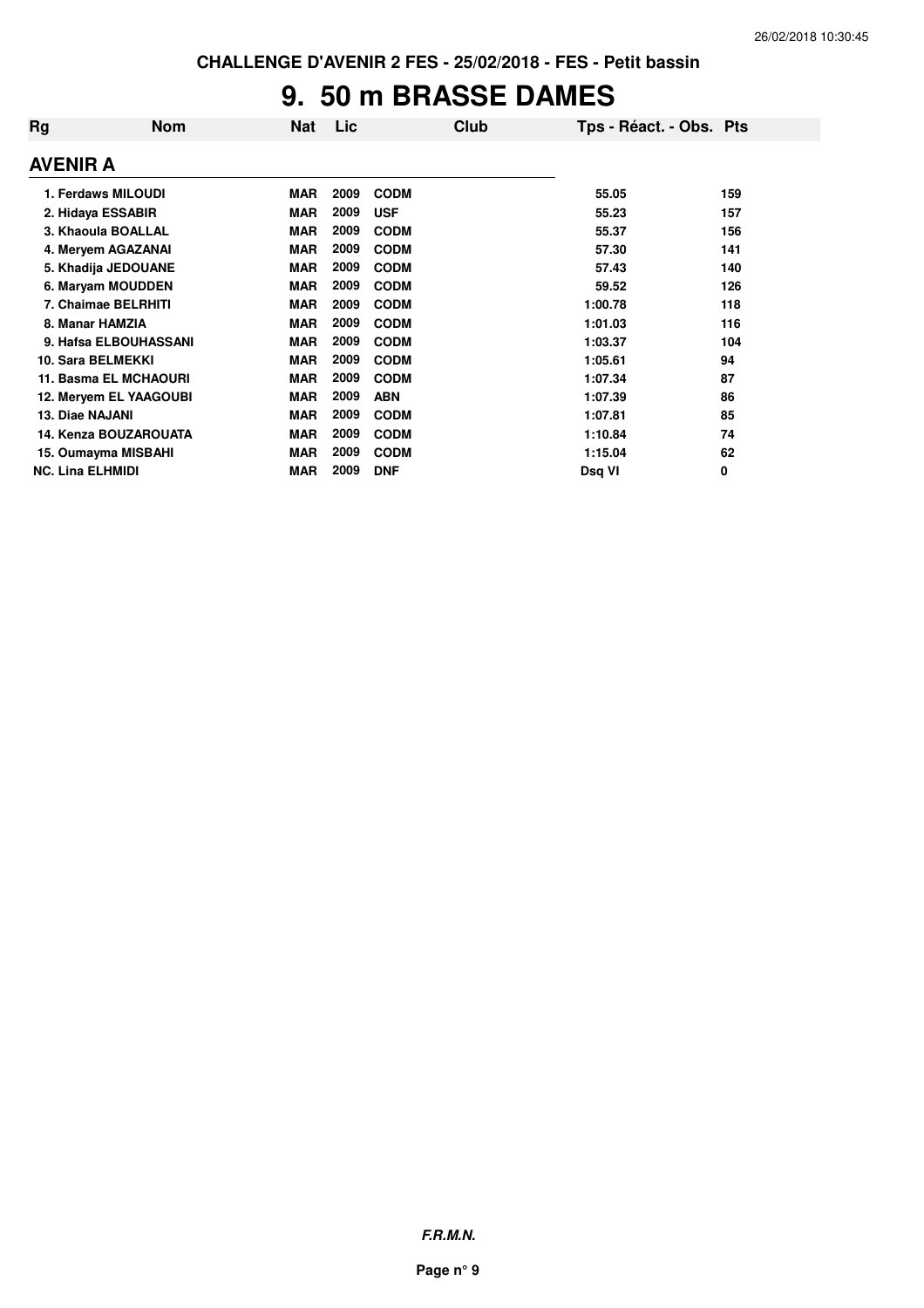#### **10. 50 m BRASSE MESSIEURS**

| Rg                         | <b>Nom</b> | Nat        | <b>Lic</b> |             | Club | Tps - Réact. - Obs. Pts |     |
|----------------------------|------------|------------|------------|-------------|------|-------------------------|-----|
| <b>AVENIR A</b>            |            |            |            |             |      |                         |     |
| 1. Mohamed Taha ADNANE     |            | <b>MAR</b> | 2009       | <b>CODM</b> |      | 56.40                   | 105 |
| 2. Houssam AYOUNI          |            | <b>MAR</b> | 2009       | <b>CODM</b> |      | 59.97                   | 87  |
| 3. Mohamed Taha LAZZOUZI   |            | <b>MAR</b> | 2009       | <b>ABN</b>  |      | 1:04.63                 | 70  |
| 4. Salah Eddine CARI       |            | <b>MAR</b> | 2009       | <b>SNF</b>  |      | 1:07.76                 | 60  |
| 5. Mohamed Adam RAHAL      |            | <b>MAR</b> | 2009       | <b>ABN</b>  |      | 1:08.77                 | 58  |
| 6. Khalil HAJJI            |            | <b>MAR</b> | 2009       | <b>ABN</b>  |      | 1:10.01                 | 55  |
| 7. Ayoub ADNANE            |            | <b>MAR</b> | 2009       | <b>CODM</b> |      | 1:14.45                 | 45  |
| <b>NC. Mohamed DAOUIRI</b> |            | <b>MAR</b> | 2009       | <b>ABN</b>  |      | Disqual.                | 0   |

**F.R.M.N.**

**Page n° 10**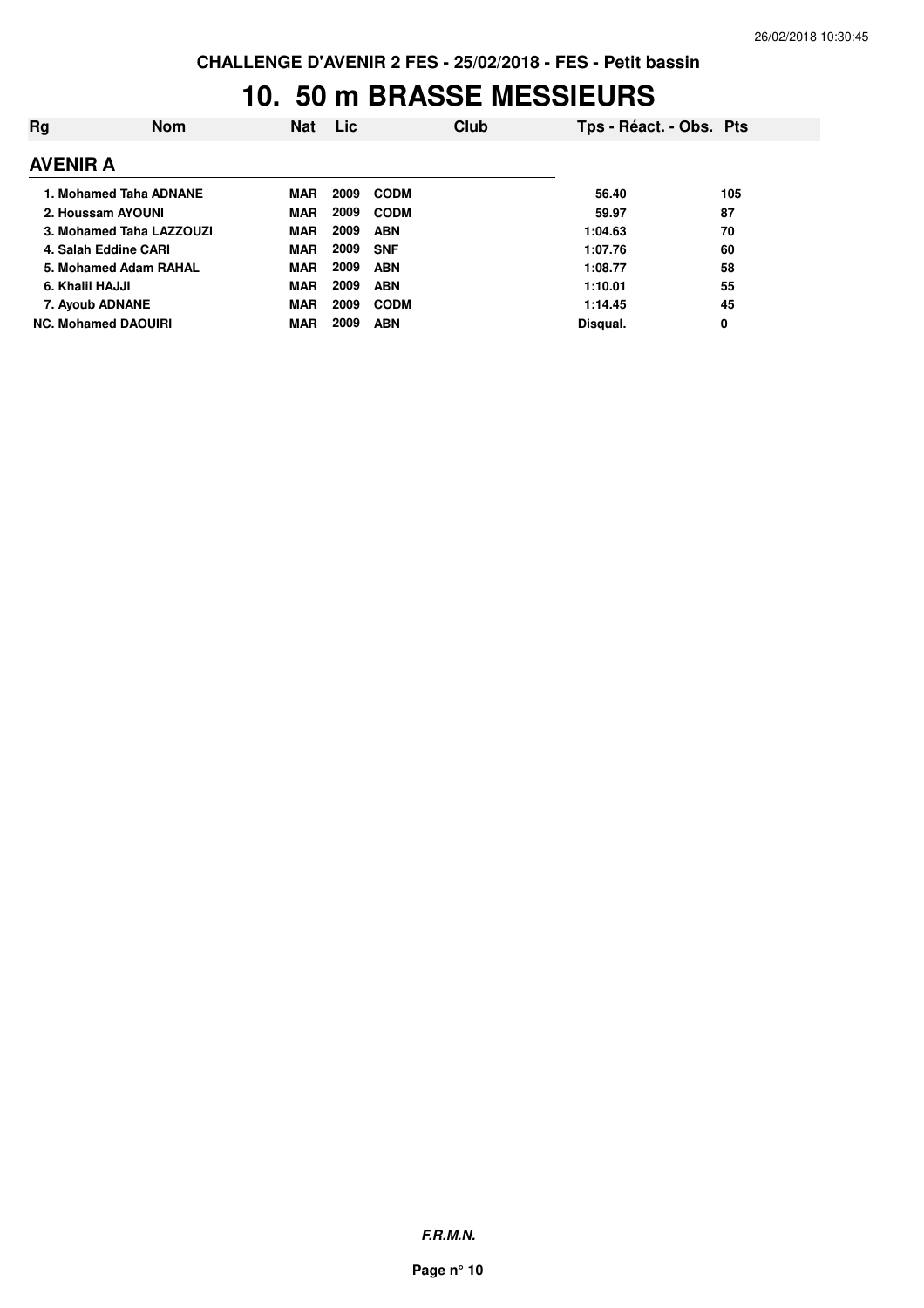# **11. 25 m DOS DAMES**

| Rg                     | <b>Nom</b>                  | <b>Nat</b> | Lic. |             | Club | Tps - Réact. - Obs. Pts |   |
|------------------------|-----------------------------|------------|------|-------------|------|-------------------------|---|
| <b>AVENIR B</b>        |                             |            |      |             |      |                         |   |
|                        | 1. Safia HARCHA             | <b>MAR</b> | 2010 | <b>CODM</b> |      | 23.72                   | 0 |
| 2. Sara SAIDI          |                             | <b>MAR</b> | 2010 | <b>SNF</b>  |      | 26.07                   | 0 |
| 3. Lina EL KILI        |                             | <b>MAR</b> | 2011 | <b>CODM</b> |      | 26.28                   | 0 |
| 4. Arij CHTATI         |                             | <b>MAR</b> | 2010 | <b>CODM</b> |      | 28.80                   | 0 |
|                        | 5. Nouha BOUAZ              | <b>MAR</b> | 2010 | <b>MAS</b>  |      | 28.99                   | 0 |
|                        | <b>6. Nour SAHABATTABAA</b> | MAR        | 2011 | <b>CODM</b> |      | 30.15                   | 0 |
|                        | 7. Sara CHEHIBA             | <b>MAR</b> | 2010 | <b>CODM</b> |      | 31.68                   | 0 |
|                        | 8. Aicha AMAMOU             | MAR        | 2010 | <b>USF</b>  |      | 32.76                   | 0 |
|                        | 9. Rim LACHKAR              | <b>MAR</b> | 2011 | <b>USF</b>  |      | 33.14                   | 0 |
|                        | 10. Yasmine BENHADDA        | <b>MAR</b> | 2010 | <b>CODM</b> |      | 33.22                   | 0 |
|                        | 11. Douae ANNAHEID          | <b>MAR</b> | 2010 | <b>DNF</b>  |      | 34.99                   | 0 |
| <b>12. Dina HAOUDI</b> |                             | <b>MAR</b> | 2011 | <b>USF</b>  |      | 38.26                   | 0 |
| 13. Malak BELHAJ       |                             | MAR        | 2011 | <b>CODM</b> |      | 39.85                   | 0 |
|                        | <b>14. Allae EL HAOUAT</b>  | <b>MAR</b> | 2011 | <b>USF</b>  |      | 1:16.66                 | 0 |
| <b>NC. Ghita KADRI</b> |                             | <b>MAR</b> | 2010 | <b>SNF</b>  |      | Frf n.d.                |   |
|                        | <b>NC. Kenza EL OUAQOR</b>  | <b>MAR</b> | 2010 | <b>MAS</b>  |      | Disqual.                | 0 |
|                        | <b>NC. Meryem TOUNASSI</b>  | <b>MAR</b> | 2010 | <b>MAS</b>  |      | Disqual.                | 0 |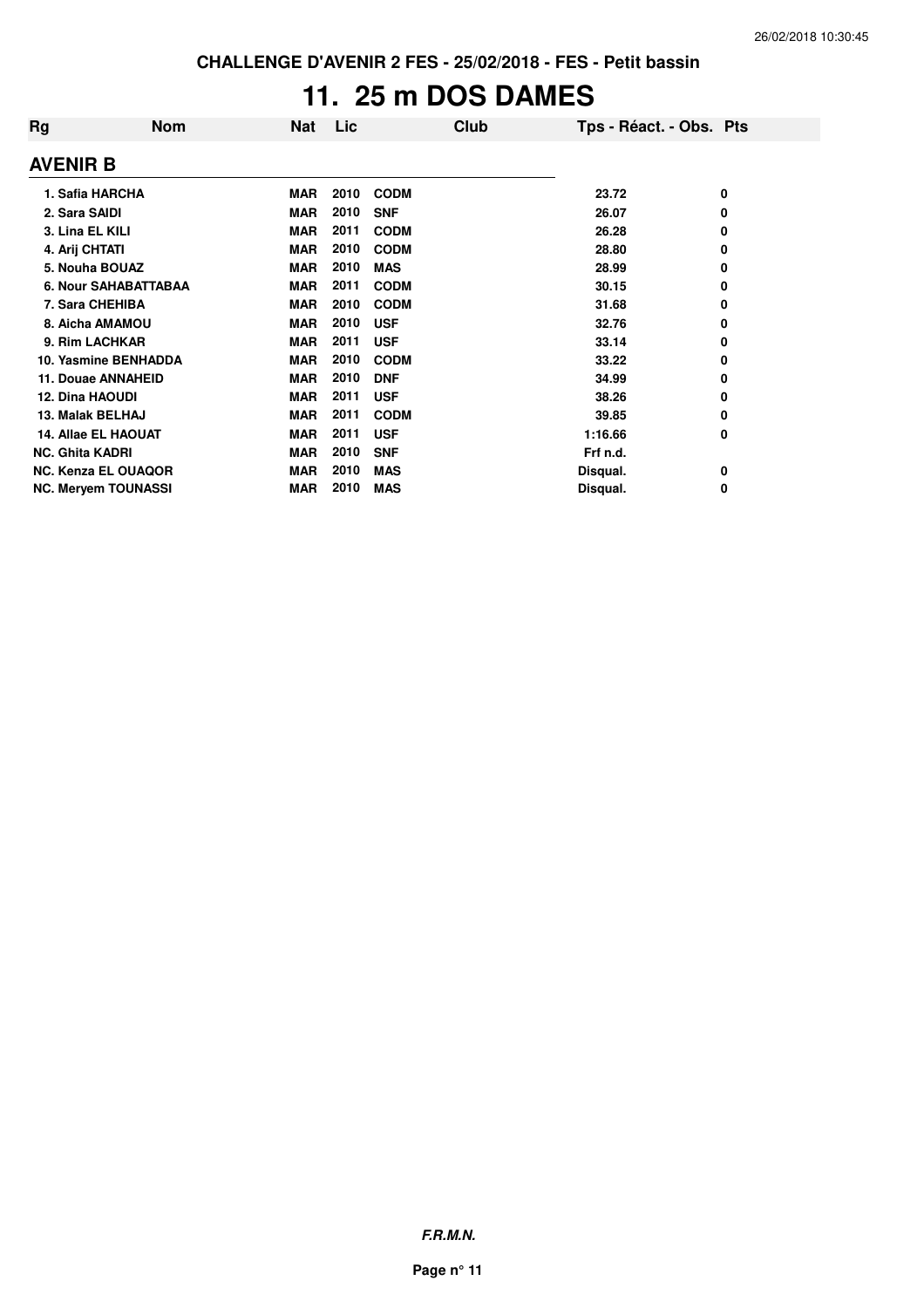# **12. 25 m DOS MESSIEURS**

| Rg                | <b>Nom</b>                     | <b>Nat</b> | Lic  |             | Club | Tps - Réact. - Obs. Pts |   |
|-------------------|--------------------------------|------------|------|-------------|------|-------------------------|---|
| <b>AVENIR B</b>   |                                |            |      |             |      |                         |   |
|                   | 1. Ghali FRIKECH               | <b>MAR</b> | 2010 | <b>CODM</b> |      | 23.30                   | 0 |
|                   | 2. Adnane LAALEJ               | <b>MAR</b> | 2010 | <b>CODM</b> |      | 23.87                   | 0 |
|                   | 3. Youssef BENNANI             | <b>MAR</b> | 2011 | <b>MAS</b>  |      | 26.00                   | 0 |
| 4. Iyad BENALI    |                                | <b>MAR</b> | 2010 | <b>USF</b>  |      | 26.07                   | 0 |
|                   | 5. Aymane LAHMIDI              | <b>MAR</b> | 2011 | <b>CODM</b> |      | 27.64                   | 0 |
|                   | 6. Diae Eddine EL BINANI       | <b>MAR</b> | 2010 | <b>SNF</b>  |      | 27.65                   | 0 |
| 7. Youssef IKEN   |                                | <b>MAR</b> | 2010 | <b>DNF</b>  |      | 27.86                   | 0 |
|                   | 8. Montassir BROUSSE           | <b>MAR</b> | 2011 | <b>CODM</b> |      | 28.91                   | 0 |
|                   | 9. Rayane HAJJIOUI             | <b>MAR</b> | 2010 | <b>USF</b>  |      | 28.98                   | 0 |
|                   | 10. Yassine BENCHEKROUN        | <b>MAR</b> | 2011 | <b>USF</b>  |      | 29.08                   | 0 |
|                   | 11. Yasser BAHBAH              | <b>MAR</b> | 2010 | <b>USF</b>  |      | 29.10                   | 0 |
|                   | <b>12. Med Amine CHERKAOUI</b> | <b>MAR</b> | 2010 | <b>CODM</b> |      | 29.51                   | 0 |
|                   | 13. Rayane SEGHROUCHNI         | <b>MAR</b> | 2010 | <b>DNF</b>  |      | 30.31                   | 0 |
| 14. Ali BEN HLIMA |                                | <b>MAR</b> | 2011 | <b>CODM</b> |      | 31.58                   | 0 |
|                   | 15. Aymane ELMNASRI            | <b>MAR</b> | 2010 | <b>CODM</b> |      | 31.75                   | 0 |
|                   | 16. Abdelhakim LAKHAL          | <b>MAR</b> | 2011 | <b>CODM</b> |      | 33.39                   | 0 |
|                   | 17. Sami Omar SEHOUATE         | <b>MAR</b> | 2010 | <b>USF</b>  |      | 33.43                   | 0 |
|                   | 18. Ali Ahmed ZOUITEN          | <b>MAR</b> | 2011 | <b>MAS</b>  |      | 34.40                   | 0 |
|                   | <b>18. Houssam LACHKAR</b>     | <b>MAR</b> | 2010 | <b>USF</b>  |      | 34.40                   | 0 |
|                   | 20. Taha MERZOUK               | <b>MAR</b> | 2011 | <b>MAS</b>  |      | 34.41                   | 0 |
|                   | 21. Haitham LEBBAR             | <b>MAR</b> | 2010 | <b>SNF</b>  |      | 35.09                   | 0 |
|                   | 22. Youssef MOUFID             | <b>MAR</b> | 2011 | <b>DNF</b>  |      | 35.68                   | 0 |
| 23. Hamad JANATI  |                                | <b>MAR</b> | 2011 | <b>MAS</b>  |      | 38.04                   | 0 |
|                   | 24. Anas BENHADDA              | <b>MAR</b> | 2011 | <b>CODM</b> |      | 39.33                   | 0 |
|                   | 25. Yahya BOUTALEB JOUTEI      | <b>MAR</b> | 2011 | <b>USF</b>  |      | 43.12                   | 0 |
|                   | <b>25. Yazid BOURAMDANE</b>    | <b>MAR</b> | 2011 | <b>USF</b>  |      | 43.12                   | 0 |
| 27. Imad TOUINSI  |                                | <b>MAR</b> | 2010 | <b>USF</b>  |      | 43.58                   | 0 |
|                   | 28. Omar BOUKLATA              | <b>MAR</b> | 2011 | <b>USF</b>  |      | 58.99                   | 0 |
|                   | <b>NC. Yahya BENKIRANE</b>     | <b>MAR</b> | 2010 | <b>USF</b>  |      | Disqual.                | 0 |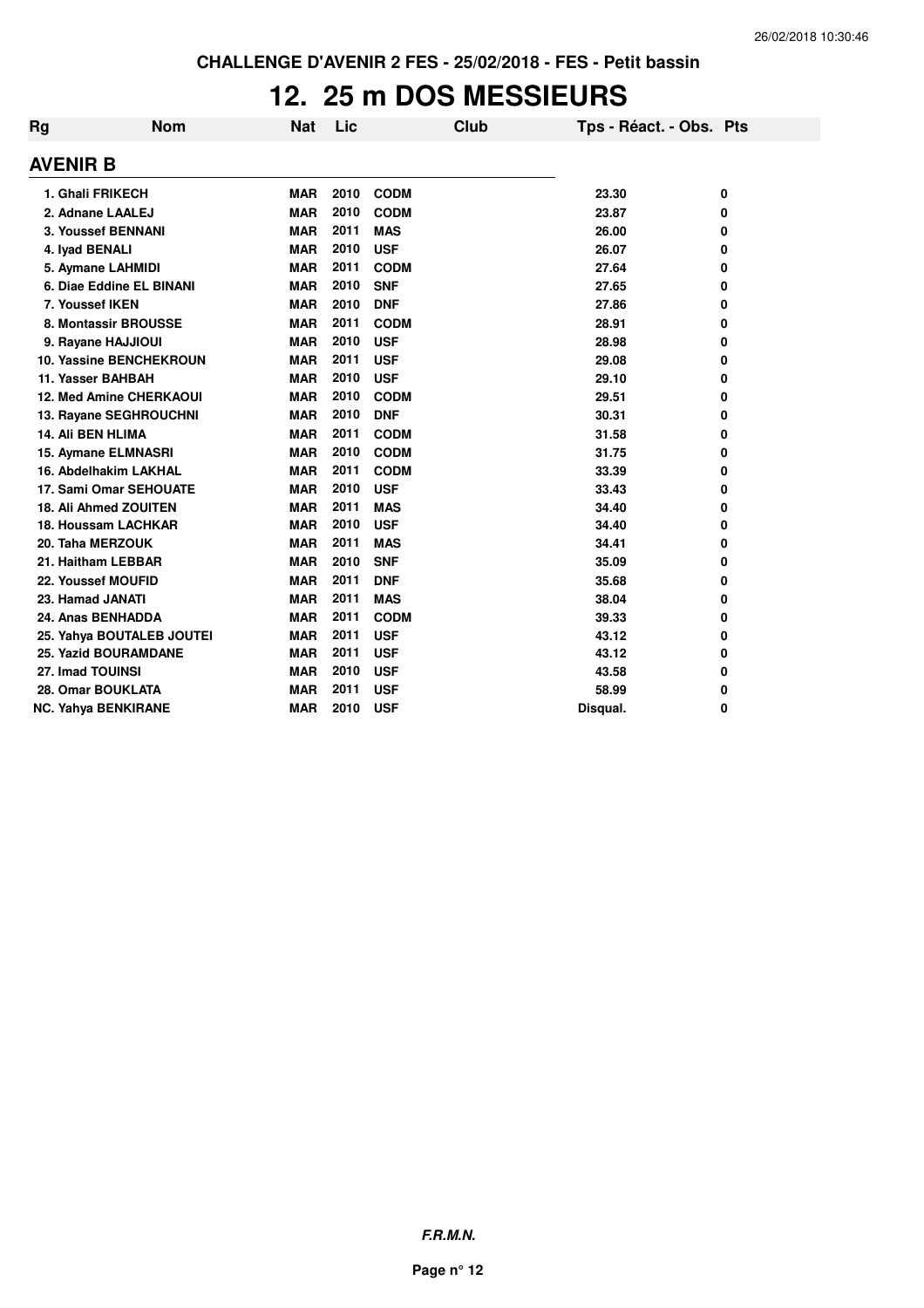# **13. 50 m DOS DAMES**

| Rg                    | <b>Nom</b>                   | <b>Nat</b> | Lic  | Club        | Tps - Réact. - Obs. Pts |     |
|-----------------------|------------------------------|------------|------|-------------|-------------------------|-----|
| <b>AVENIR A</b>       |                              |            |      |             |                         |     |
|                       | <b>1. Inass MASMOUDI</b>     | <b>MAR</b> | 2009 | <b>CODM</b> | 50.88                   | 150 |
|                       | 2. Khaoula BOALLAL           | <b>MAR</b> | 2009 | <b>CODM</b> | 52.69                   | 135 |
|                       | 3. Kenza BARAKA              | <b>MAR</b> | 2009 | <b>CODM</b> | 55.64                   | 115 |
|                       | 4. Imane ADNANE              | <b>MAR</b> | 2009 | <b>CODM</b> | 56.52                   | 109 |
| 5. Manar HAMZIA       |                              | <b>MAR</b> | 2009 | <b>CODM</b> | 57.93                   | 101 |
| 6. Diae NAJANI        |                              | <b>MAR</b> | 2009 | <b>CODM</b> | 58.14                   | 100 |
|                       | 7. Hiba BOUGARSSA            | <b>MAR</b> | 2009 | <b>CODM</b> | 59.40                   | 94  |
|                       | 8. Amira BOUKHIZZOU          | <b>MAR</b> | 2009 | <b>CODM</b> | 1:00.55                 | 89  |
|                       | 9. Sahar MAHSSOUNE           | <b>MAR</b> | 2009 | <b>CODM</b> | 1:02.02                 | 83  |
|                       | <b>10. Firdaous HAOUI</b>    | <b>MAR</b> | 2009 | <b>SNF</b>  | 1:03.38                 | 77  |
| 11. Hajar NAOUI       |                              | <b>MAR</b> | 2009 | <b>SNF</b>  | 1:04.44                 | 74  |
|                       | <b>12. Ghita CHOUJAA</b>     | <b>MAR</b> | 2009 | <b>DNF</b>  | 1:09.65                 | 58  |
| 13. Aya KADOUS        |                              | <b>MAR</b> | 2009 | <b>CODM</b> | 1:10.54                 | 56  |
|                       | 14. Roueya ABOU SAIF         | <b>MAR</b> | 2009 | <b>CODM</b> | 1:14.34                 | 48  |
|                       | <b>15. Ghita BENABDEJLIL</b> | <b>MAR</b> | 2009 | <b>USF</b>  | 1:14.91                 | 47  |
| <b>NC. Sara ZAKRI</b> |                              | <b>MAR</b> | 2009 | <b>USF</b>  | Frf n.d.                |     |
|                       | NC. Najlae LACHKAR           | <b>MAR</b> | 2009 | <b>MAS</b>  | Dsq VI                  | 0   |
|                       | <b>NC. Majdouline KBIRI</b>  | <b>MAR</b> | 2009 | <b>CODM</b> | Dsq VI                  | 0   |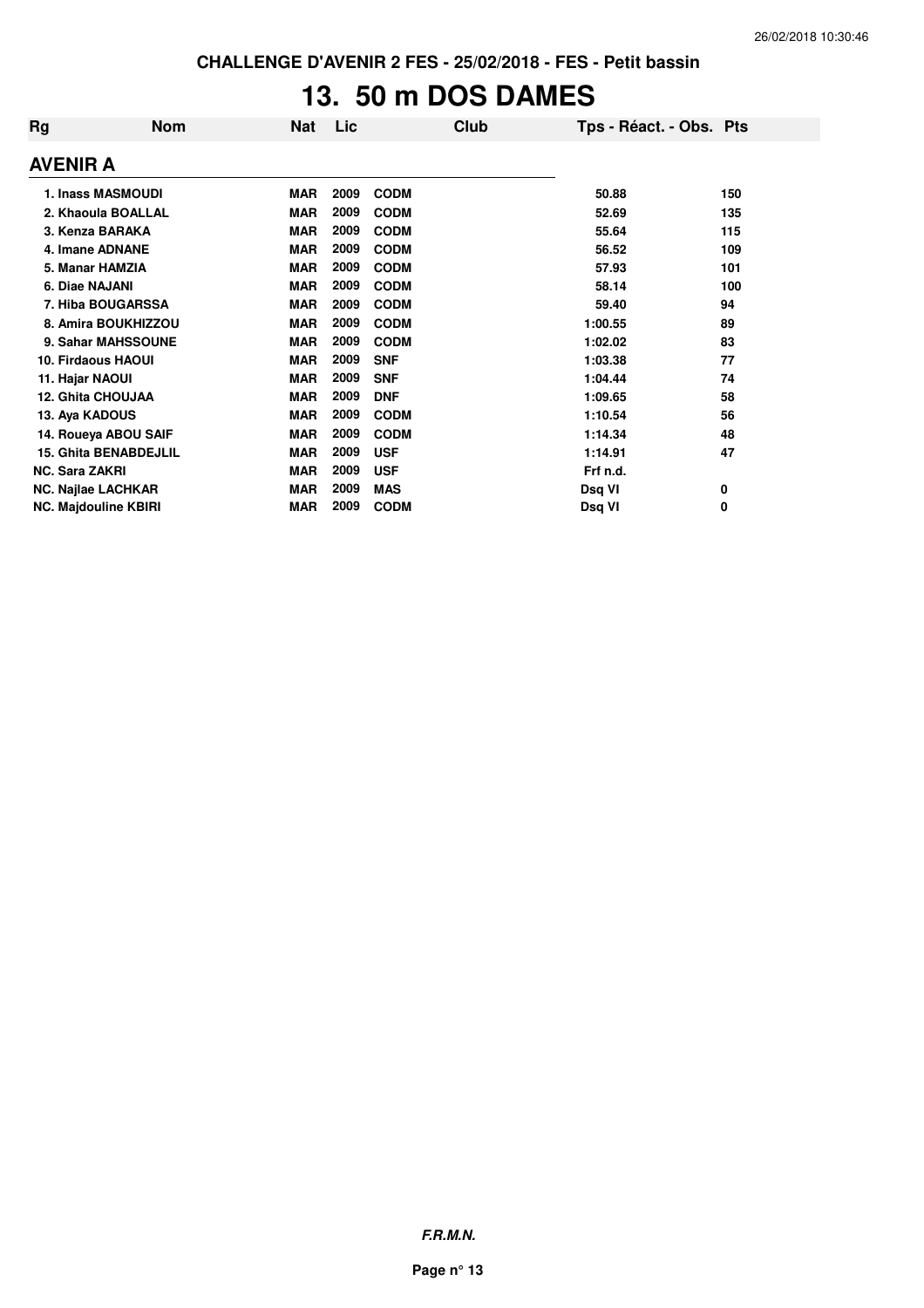## **14. 50 m DOS MESSIEURS**

| Rg                       | <b>Nom</b>                             | Nat        | Lic  |             | Club | Tps - Réact. - Obs. Pts |     |
|--------------------------|----------------------------------------|------------|------|-------------|------|-------------------------|-----|
| <b>AVENIR A</b>          |                                        |            |      |             |      |                         |     |
|                          | 1. Abderrahmane BADOUH                 | <b>MAR</b> | 2009 | <b>CODM</b> |      | 46.45                   | 138 |
|                          | 2. Akram TLEMCANI                      | <b>MAR</b> | 2009 | <b>DNF</b>  |      | 48.54                   | 121 |
|                          | 3. Imad IDRISSI                        | <b>MAR</b> | 2009 | <b>CODM</b> |      | 49.69                   | 113 |
|                          | 4. Adam EL MECHERFI                    | <b>MAR</b> | 2009 | <b>CODM</b> |      | 53.21                   | 92  |
|                          | 5. Otmane ETTAKI ELALAOUI              | <b>MAR</b> | 2009 | <b>CODM</b> |      | 57.35                   | 73  |
|                          | 6. Hamza ACHAOUI                       | <b>MAR</b> | 2009 | <b>USF</b>  |      | 58.23                   | 70  |
|                          | 7. Ziyad BEN HLIMA                     | <b>MAR</b> | 2009 | <b>CODM</b> |      | 58.63                   | 68  |
|                          | 8. Salaheddine EL JAZIZ                | <b>MAR</b> | 2009 | <b>CODM</b> |      | 59.45                   | 66  |
|                          | 9. Mohamed Tajeddine LARHLIMI          | <b>MAR</b> | 2009 | <b>CODM</b> |      | 59.78                   | 65  |
|                          | 9. Ziad CHABLI                         | <b>MAR</b> | 2009 | <b>CODM</b> |      | 59.78                   | 65  |
|                          | 11. Omar BEN BRAHIM                    | <b>MAR</b> | 2009 | <b>MAS</b>  |      | 1:00.63                 | 62  |
|                          | 12. Adam DAHBI                         | <b>MAR</b> | 2009 | <b>CODM</b> |      | 1:02.64                 | 56  |
|                          | 13. Rayane TALBI                       | <b>MAR</b> | 2009 | <b>CODM</b> |      | 1:04.01                 | 52  |
|                          | 14. Amjad BELAMIN                      | <b>MAR</b> | 2009 | <b>CODM</b> |      | 1:04.88                 | 50  |
|                          | 15. Mohammed HSSINOU                   | <b>MAR</b> | 2009 | <b>USF</b>  |      | 1:09.56                 | 41  |
|                          | <b>16. Adam MOUSTARIHE</b>             | <b>MAR</b> | 2009 | <b>MAS</b>  |      | 1:15.78                 | 31  |
|                          | <b>NC. Khalil EL AZAMI EL IDRISSI</b>  | <b>MAR</b> | 2009 | <b>MAS</b>  |      | Frf n.d.                |     |
|                          | <b>NC. Ali SQUALI KADIMI</b>           | <b>MAR</b> | 2009 | <b>USF</b>  |      | Frf n.d.                |     |
|                          | <b>NC. Mohammed Charif SOUNI ALAMI</b> | <b>MAR</b> | 2009 | <b>MAS</b>  |      | Dsq VI                  | 0   |
|                          | <b>NC. Wassim EL FEKKAK</b>            | <b>MAR</b> | 2009 | <b>USF</b>  |      | Dsq VI                  | 0   |
| <b>NC. Zaid BOUJAITE</b> |                                        | <b>MAR</b> | 2009 | <b>USF</b>  |      | Disqual.                | 0   |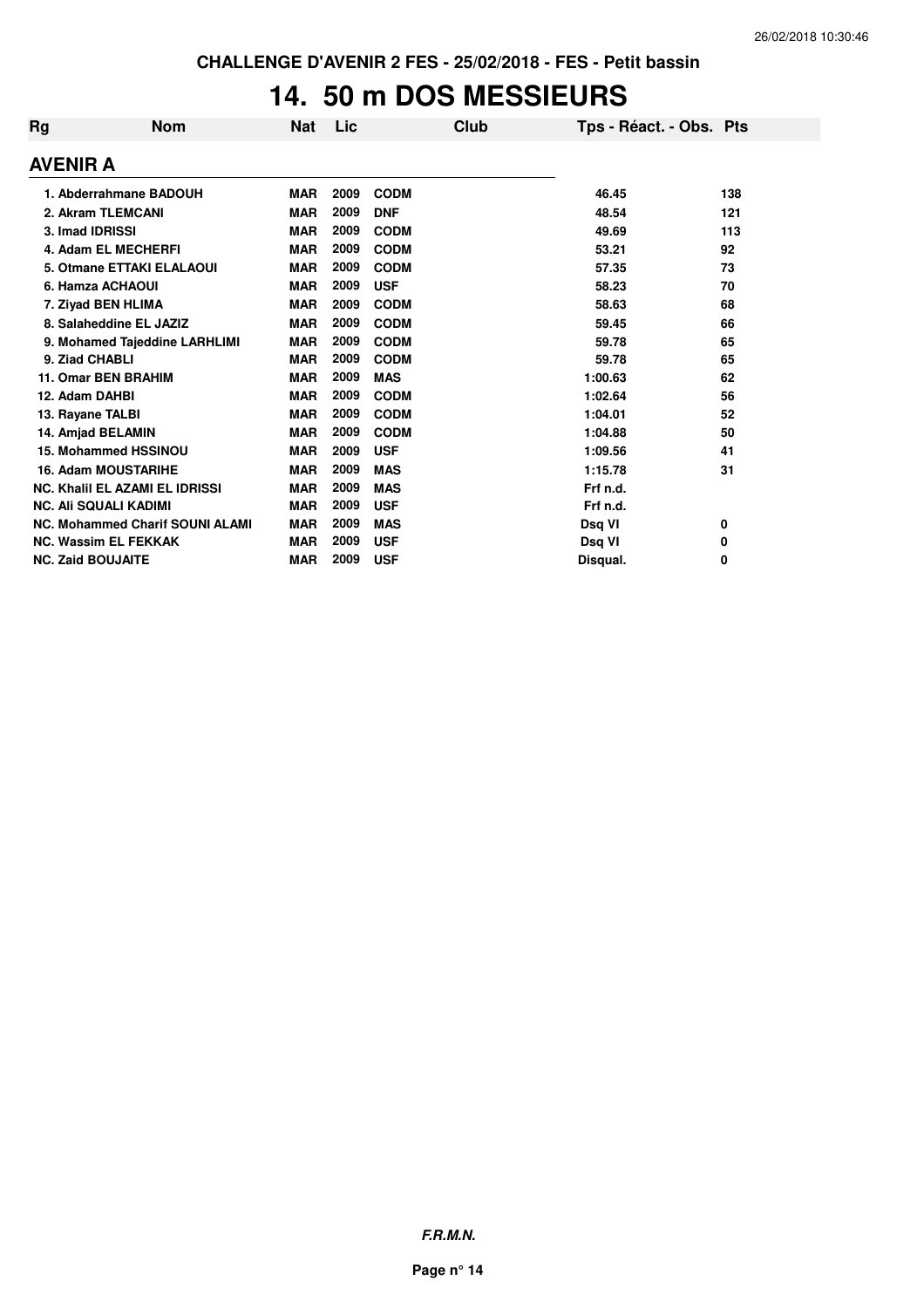### **15. 4 x 25 m NAGE LIBRE DAMES**

| Rg                 | <b>Nom</b>                | <b>Nat</b> | Lic  | Club        | Tps - Réact. - Obs. Pts |   |  |  |  |
|--------------------|---------------------------|------------|------|-------------|-------------------------|---|--|--|--|
|                    | <b>AVENIR A</b>           |            |      |             |                         |   |  |  |  |
| 1. Youssra BARRADA |                           | <b>MAR</b> | 2009 | <b>USF</b>  | 1:20.32                 | 0 |  |  |  |
|                    | <b>Hidaya ESSABIR</b>     | <b>MAR</b> | 2009 | <b>USF</b>  |                         | 0 |  |  |  |
|                    | Salma KHARKHACH           | <b>MAR</b> | 2009 | <b>USF</b>  |                         | 0 |  |  |  |
|                    | <b>Aya BOUHALI</b>        | <b>MAR</b> | 2009 | <b>USF</b>  |                         | 0 |  |  |  |
|                    | 2. Kenza BARAKA           | <b>MAR</b> | 2009 | <b>CODM</b> | 1:23.78                 | 0 |  |  |  |
|                    | <b>Maryam MOUDDEN</b>     | <b>MAR</b> | 2009 | <b>CODM</b> |                         | 0 |  |  |  |
|                    | <b>Hafsa ELBOUHASSANI</b> | <b>MAR</b> | 2009 | <b>CODM</b> |                         | 0 |  |  |  |
|                    | <b>Inass MASMOUDI</b>     | <b>MAR</b> | 2009 | <b>CODM</b> |                         | 0 |  |  |  |
| 3. Ghita CHOUJAA   |                           | <b>MAR</b> | 2009 | <b>DNF</b>  | 1:26.08                 | 0 |  |  |  |
|                    | Sara EL FEZZAZI           | <b>MAR</b> | 2009 | <b>DNF</b>  |                         | 0 |  |  |  |
|                    | Lina ELHMIDI              | <b>MAR</b> | 2009 | <b>DNF</b>  |                         | 0 |  |  |  |
|                    | <b>Kenza FILALI</b>       | <b>MAR</b> | 2009 | <b>DNF</b>  |                         | 0 |  |  |  |
|                    | <b>NC. Sara EL KIFLY</b>  | <b>MAR</b> | 2009 | <b>SNF</b>  | Frf n.d.                |   |  |  |  |
|                    | <b>Firdaous HAOUI</b>     | <b>MAR</b> | 2009 | <b>SNF</b>  |                         |   |  |  |  |
|                    | <b>Malak KADRI</b>        | <b>MAR</b> | 2009 | <b>SNF</b>  |                         |   |  |  |  |
|                    | <b>Hajar NAOUI</b>        | <b>MAR</b> | 2009 | <b>SNF</b>  |                         |   |  |  |  |
|                    | <b>AVENIR B</b>           |            |      |             |                         |   |  |  |  |
|                    | 1. Lina EL KILI           | <b>MAR</b> | 2011 | <b>CODM</b> | 1:26.76                 | 0 |  |  |  |
|                    | <b>Narjiss SEFFAF</b>     | <b>MAR</b> | 2010 | <b>CODM</b> |                         | 0 |  |  |  |
|                    | Safia HARCHA              | <b>MAR</b> | 2010 | <b>CODM</b> |                         | 0 |  |  |  |
|                    | Aya KOJMANE               | <b>MAR</b> | 2010 | <b>CODM</b> |                         | 0 |  |  |  |
|                    | 2. Aicha AMAMOU           | <b>MAR</b> | 2010 | <b>USF</b>  | 2:54.27                 | 0 |  |  |  |
|                    | <b>Dina HAOUDI</b>        | <b>MAR</b> | 2011 | <b>USF</b>  |                         | 0 |  |  |  |
|                    | <b>Allae EL HAOUAT</b>    | <b>MAR</b> | 2011 | <b>USF</b>  |                         | 0 |  |  |  |
|                    | <b>Rim LACHKAR</b>        | <b>MAR</b> | 2011 | <b>USF</b>  |                         | 0 |  |  |  |